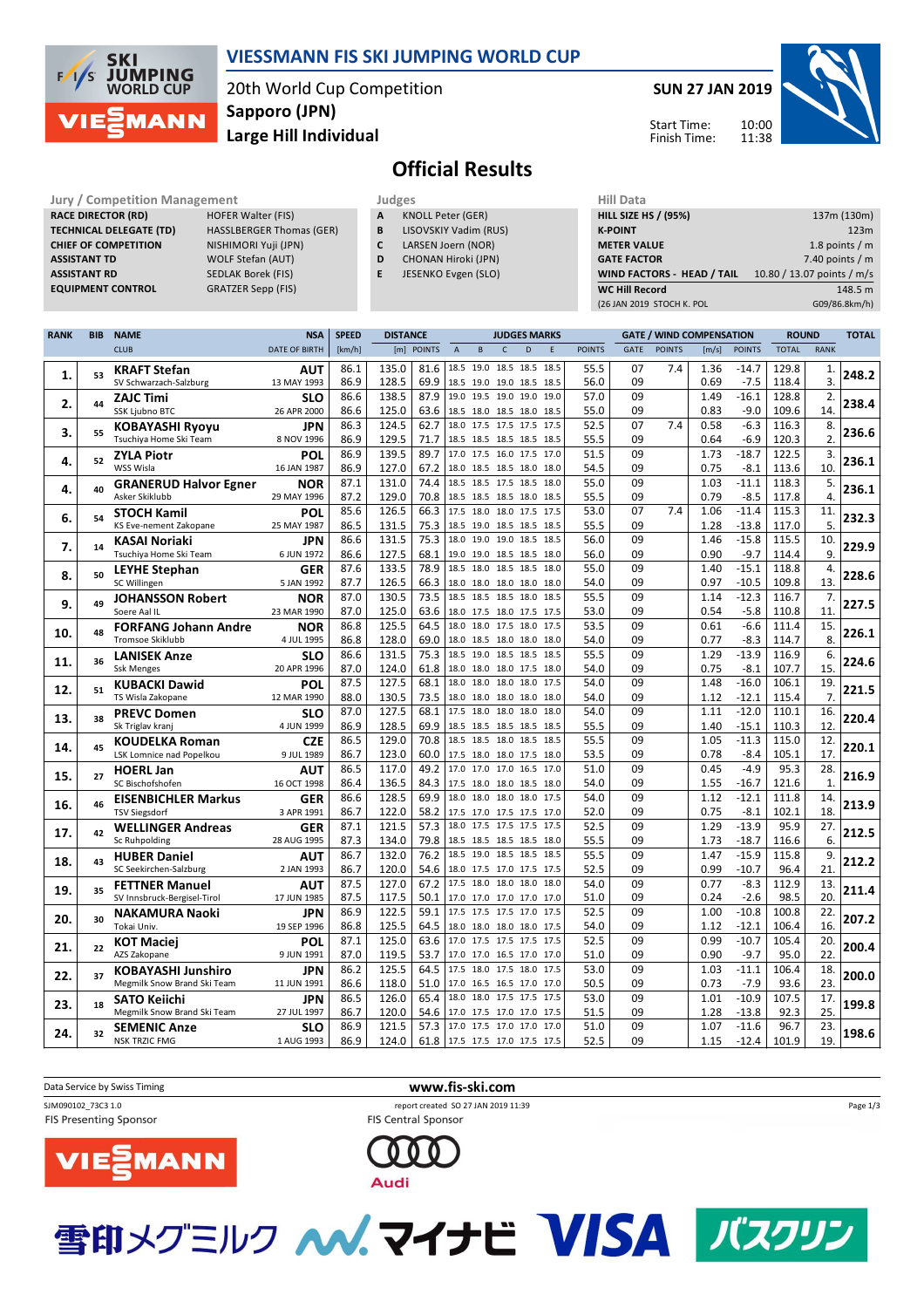

#### **VIESSMANN FIS SKI JUMPING WORLD CUP**

20th World Cup Competition **Large Hill Individual Sapporo (JPN)**

**SUN 27 JAN 2019**

Start Time: Finish Time:



# **Official Results**

| <b>RANK</b> | <b>BIB</b> | <b>NAME</b>                 | <b>NSA</b>           | <b>SPEED</b> | <b>DISTANCE</b> |                                 |                     |   | <b>JUDGES MARKS</b>      |               |             | <b>GATE / WIND COMPENSATION</b> |                       |               | <b>ROUND</b> |             | <b>TOTAL</b> |
|-------------|------------|-----------------------------|----------------------|--------------|-----------------|---------------------------------|---------------------|---|--------------------------|---------------|-------------|---------------------------------|-----------------------|---------------|--------------|-------------|--------------|
|             |            | <b>CLUB</b>                 | <b>DATE OF BIRTH</b> | [km/h]       |                 | [m] POINTS                      | R                   | D | F                        | <b>POINTS</b> | <b>GATE</b> | <b>POINTS</b>                   | $\lfloor m/s \rfloor$ | <b>POINTS</b> | <b>TOTAL</b> | <b>RANK</b> |              |
| 25.         |            | <b>HULA Stefan</b>          | <b>POL</b>           | 86.9         | 124.0           | 61.8   17.5 18.0 17.5 17.5 18.0 |                     |   |                          | 53.0          | 09          |                                 | 0.89                  | $-9.6$        | 105.2        | 21.         | 193.9        |
|             |            | KS Eve-nement Zakopane      | 29 SEP 1986          | 86.6         | 118.0           | 51.0   17.0 17.0 17.0 17.0 17.0 |                     |   |                          | 51.0          | 09          |                                 | 1.23                  | $-13.3$       | 88.7         | 26.         |              |
| 26.         |            | <b>ITO Daiki</b>            | <b>JPN</b>           | 86.9         | 121.5           | 57.3                            |                     |   | 17.0 17.5 17.0 17.0 17.0 | 51.0          | 09          |                                 | 1.13                  | $-12.2$       | 96.1         | 25.         | 189.0        |
|             |            | Megmilk Snow Brand Ski Team | 27 DEC 1985          | 87.0         | 118.0           | 51.0   17.0 17.0 17.0 17.0 17.0 |                     |   |                          | 51.0          | 09          |                                 | 0.84                  | $-9.1$        | 92.9         | 24.         |              |
| 27.         |            | <b>PEIER Killian</b>        | <b>SUI</b>           | 86.6         | 121.0           | 56.4                            |                     |   | 17.5 17.5 17.5 17.5 17.5 | 52.5          | 09          |                                 | 1.37                  | $-14.8$       | 94.1         | 29.         | 181.7        |
|             |            | Vallee du Joux              | 28 MAR 1995          | 86.8         | 115.0           | 45.6   16.5 17.0 17.0 17.0 17.0 |                     |   |                          | 51.0          | 09          |                                 | 0.83                  | $-9.0$        | 87.6         | 27.         |              |
| 28.         |            | <b>SATO Yukiva</b>          | <b>JPN</b>           | 86.6         | 118.0           | 51.0   17.0 17.0 16.5 17.0 17.0 |                     |   |                          | 51.0          | 09          |                                 | 0.55                  | $-5.9$        | 96.1         | 25.         | 179.6        |
|             |            | Megmilk Snow Brand Ski Team | 19 JUN 1995          | 86.6         | 110.0           | 36.6 16.0 16.5 16.0 16.5 16.5   |                     |   |                          | 49.0          | 09          |                                 | 0.19                  | $-2.1$        | 83.5         | 28.         |              |
| 29.         |            | <b>BARTOL Tilen</b>         | <b>SLO</b>           | 86.6         | 121.0           | 56.4                            |                     |   | 17.0 17.0 17.0 17.0 17.5 | 51.0          | 09          |                                 | 1.04                  | $-11.2$       | 96.2         | 24.         | 178.4        |
|             |            | SSK Sam Ihan                | 17 APR 1997          | 86.6         | 113.0           | 42.0 16.5 17.0 16.5 16.5 16.5   |                     |   |                          | 49.5          | 09          |                                 | 0.86                  | $-9.3$        | 82.2         | 29.         |              |
| 30.         |            | <b>WOLNY Jakub</b>          | <b>POL</b>           | 86.2         | 119.0           | 52.8                            | 17.0 17.0 17.0 17.0 |   | 17.0                     | 51.0          | 09          |                                 | 0.91                  | $-9.8$        | 94.0         | 30.         | 175.5        |
|             |            | LKS Klimczok Bystra         | 15 MAY 1995          | 86.0         | 110.5           | 37.5   16.5 16.5 16.5 16.5 16.5 |                     |   |                          | 49.5          | 09          |                                 | 0.51                  | $-5.5$        | 81.5         | 30.         |              |

|     |                 |                                                                |                           |      |       |      | not qualified for 2nd round |                                 |      |    |                 |      |     |      |
|-----|-----------------|----------------------------------------------------------------|---------------------------|------|-------|------|-----------------------------|---------------------------------|------|----|-----------------|------|-----|------|
| 31. | 26              | <b>AIGNER Clemens</b><br>SV Innsbruck-Bergisel-Tirol           | <b>AUT</b><br>2 FEB 1993  | 87.0 | 119.0 |      |                             | 52.8   17.0 17.0 17.0 17.5 17.0 | 51.0 | 09 | 0.94<br>$-10.2$ | 93.6 | 31. | 93.6 |
| 32. | 20              | <b>JELAR Ziga</b><br>Sk Triglav krani                          | <b>SLO</b><br>22 OCT 1997 | 86.9 | 117.5 |      |                             | 50.1 16.5 17.0 17.0 17.0 17.0   | 51.0 | 09 | 0.79<br>$-8.5$  | 92.6 | 32. | 92.6 |
| 33. |                 | <b>TOCHIMOTO Shohei</b><br>Megmilk Snow Brand Ski Team         | <b>JPN</b><br>21 DEC 1989 | 86.6 | 119.5 | 53.7 |                             | 17.0 17.0 17.0 17.5 17.0        | 51.0 | 09 | 1.15<br>$-12.4$ | 92.3 | 33. | 92.3 |
| 34. | 28              | <b>POLASEK Viktor</b><br>Nove Mesto-Dukla                      | <b>CZE</b><br>18 JUL 1997 | 86.7 | 118.0 | 51.0 |                             | 17.0 17.0 17.0 17.0 17.0        | 51.0 | 09 | 0.91<br>$-9.8$  | 92.2 | 34. | 92.2 |
| 35. |                 | <b>GEIGER Karl</b><br>SC 1906 Oberstdorf                       | <b>GER</b><br>11 FEB 1993 | 87.1 | 116.5 | 48.3 |                             | 17.0 17.0 16.5 17.0 16.5        | 50.5 | 09 | 1.17<br>$-12.6$ | 86.2 | 35. | 86.2 |
| 36. | 17              | <b>BAER Moritz</b><br>SF Gmund-Duernbach                       | <b>GER</b><br>16 MAY 1997 | 86.7 | 115.5 | 46.5 |                             | 16.5 16.5 16.5 17.0 17.0        | 50.0 | 09 | $-13.0$<br>1.20 | 83.5 | 36. | 83.5 |
| 37. | 33              | <b>FANNEMEL Anders</b><br>Hornindal II                         | <b>NOR</b><br>13 MAY 1991 | 86.8 | 111.0 | 38.4 |                             | 16.5 17.0 16.5 16.5 16.5        | 49.5 | 09 | $-6.2$<br>0.57  | 81.7 | 37. | 81.7 |
| 38. |                 | <b>HARADA Yumu</b><br>Megmilk Snow Brand Ski Team              | <b>JPN</b><br>15 SEP 1990 | 86.1 | 114.0 | 43.8 |                             | 16.5 17.0 16.0 17.0 17.0        | 50.5 | 09 | 1.24<br>$-13.4$ | 80.9 | 38. | 80.9 |
| 39. | 11              | <b>HAZETDINOV Ilmir</b><br>SDUSHOR 33 MOSKOVSKAYA OBLAST - RES | <b>RUS</b><br>28 OCT 1991 | 86.3 | 113.5 | 42.9 |                             | 16.5 17.0 16.0 16.5 17.0        | 50.0 | 09 | $-13.0$<br>1.20 | 79.9 | 39. | 79.9 |
| 40. |                 | <b>HOFFMANN Felix</b><br>SWV Goldlauter                        | <b>GER</b><br>14 OCT 1997 | 85.7 | 109.5 | 35.7 |                             | 16.5 17.0 16.0 16.5 17.0        | 50.0 | 09 | 0.64<br>$-6.9$  | 78.8 | 40. | 78.8 |
| 41. | 15              | <b>SCHULER Andreas</b><br>Einsiedeln                           | <b>SUI</b><br>30 DEC 1995 | 86.8 | 113.5 | 42.9 |                             | 16.5 17.0 16.0 17.0 17.0        | 50.5 | 09 | $-16.3$<br>1.51 | 77.1 | 41. | 77.1 |
| 41. |                 | <b>LEITNER Clemens</b><br>Nordic Team Absam-Tirol              | <b>AUT</b><br>7 NOV 1998  | 86.3 | 108.5 | 33.9 |                             | 16.5 16.5 16.5 16.5 16.5        | 49.5 | 09 | $-6.3$<br>0.58  | 77.1 | 41. | 77.1 |
| 43. |                 | <b>SAKUYAMA Kento</b><br>Kitano Construction Corp. Ski Team    | <b>JPN</b><br>3 JUL 1990  | 86.2 | 107.5 | 32.1 |                             | 16.5 16.0 15.5 16.5 16.5        | 49.0 | 09 | $-7.1$<br>0.66  | 74.0 | 43. | 74.0 |
| 44. | 12 <sup>1</sup> | <b>LARSON Casev</b><br>Norge Ski Club                          | <b>USA</b><br>16 DEC 1998 | 86.6 | 104.0 | 25.8 |                             | 16.0 16.0 15.5 16.0 16.0        | 48.0 | 09 | 0.56<br>$-6.0$  | 67.8 | 44. | 67.8 |
| 45. | 16              | <b>SCHIFFNER Markus</b><br>UVB Hinzenbach-Oberoesterreich      | <b>AUT</b><br>5 JUN 1992  | 86.9 | 107.0 | 31.2 |                             | 15.5 16.0 16.0 16.0 15.5        | 47.5 | 09 | 1.07<br>$-11.6$ | 67.1 | 45. | 67.1 |
| 46. | 10              | <b>SOUKUP Matthew</b><br>Altius Nordic Ski Club                | <b>CAN</b><br>31 AUG 1997 | 86.9 | 105.0 | 27.6 |                             | 16.0 16.0 16.0 16.0 16.0        | 48.0 | 09 | 0.89<br>$-9.6$  | 66.0 | 46. | 66.0 |
| 47. | 19              | <b>KOZISEK Cestmir</b><br>LSK Lomnice nad Popelkou             | <b>CZE</b><br>9 NOV 1991  | 86.6 | 101.5 |      |                             | 21.3   15.5 16.0 15.5 15.5 16.0 | 47.0 | 09 | 0.28<br>$-3.0$  | 65.3 | 47. | 65.3 |

#### **Disqualified**

| <b>Disqualitied</b>               |            |                  |  |  |  |  |  |  |  |  |  |
|-----------------------------------|------------|------------------|--|--|--|--|--|--|--|--|--|
| າາ<br><b>PEDERSEN Robin</b><br>رے | <b>NOR</b> | SCE <sub>4</sub> |  |  |  |  |  |  |  |  |  |
| NAZAROV Mikhail<br>$\sim$<br>ᅩ    | <b>RUS</b> | COF.<br>4 JCE.   |  |  |  |  |  |  |  |  |  |
| NAITO 1.<br>Tomofumi              | <b>JPN</b> | SCE <sub>4</sub> |  |  |  |  |  |  |  |  |  |

SCE 4 : SUIT

Data Service by Swiss Timing **www.fis-ski.com** SJM090102\_73C3 1.0 report created SO 27 JAN 2019 11:39 FIS Presenting Sponsor